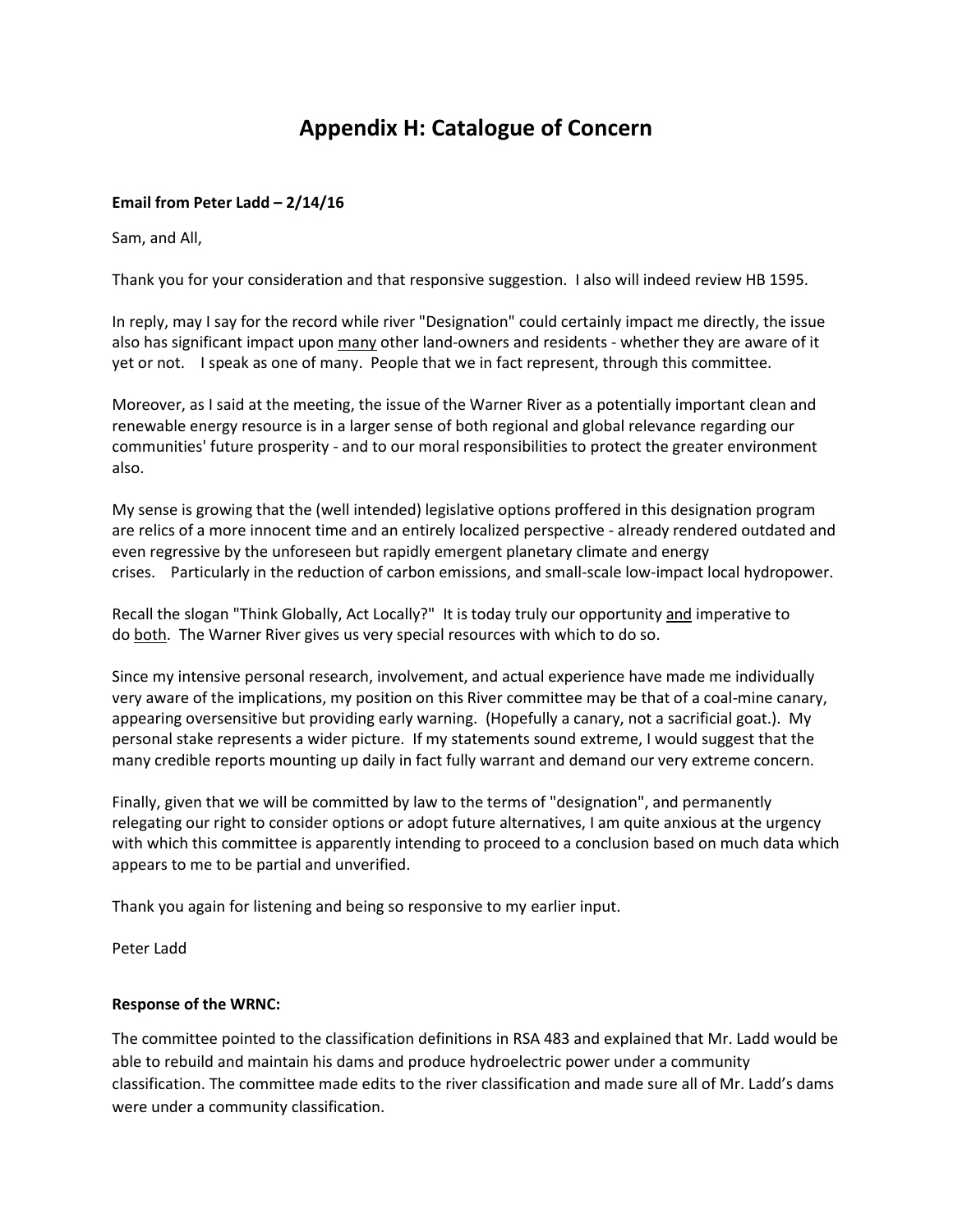# **Email from Peter Ladd – 2/20/16**

Nancy, and All River People,

First, may I thank you each for the remarkable grace with with you have listened to my concerns regarding the Warner River, and "Designation." I am humbled and grateful.

In response to some questions asked, and to specifically illustrate the potentials I envision, I am attaching two YouTube links. I hope this may sponsor some positive forward-looking discussion by the group. These relate to pioneeering "green" community projects in Europe, and a type of fish-safe hydroturbine being used there to facilitate them.

After more than a decade of personal contact and communications with many these folks, I can testify that these ideas are not 'pie-in-the-sky' like so many green schemes we see in the news. Some actually sent engineers to to Warner, to assess the potential of our historic Warner River sites with me. (They were extremely enthusiastic about them.)

The possibilties are real, even vitally important, given courage and vision. The Queen of England has made exactly such an installation at Windsor Castle! But as yet there is not a single example in the United States - although there are literally thousands of ideally suitable sites in New England alone.

Moreover - several citizen's environmental groups in Europe have found great sucess with their grassroots community based inititives, on sites with far less natural potential than the rare and wonderful resource our own river has given us. They have found great and unexpected rewards to their communities socially, as well as economically and environmentally. When the people lead, our leaders may eventually follow.

As we enter a new and crucial era globally, I believe environmentalism must transition from being merely restrictive, to being proactive, creative, and productive. I hope you will spare just fifteen minutes to view these links (below) and consider the possibilities for discussion. Thank you.

Pete Ladd

"*Improving the Privilege*"

[<https://www.youtube.com/watch?v=EuCbUZYZQ-c>](https://www.youtube.com/watch?v=EuCbUZYZQ-c)

[<https://www.youtube.com/watch?v=umiO6YcyVZk&list=PLEC6416030A608CA9>](https://www.youtube.com/watch?v=umiO6YcyVZk&list=PLEC6416030A608CA9)

Also another example, at a related website... <http://braemarhydro.org.uk/>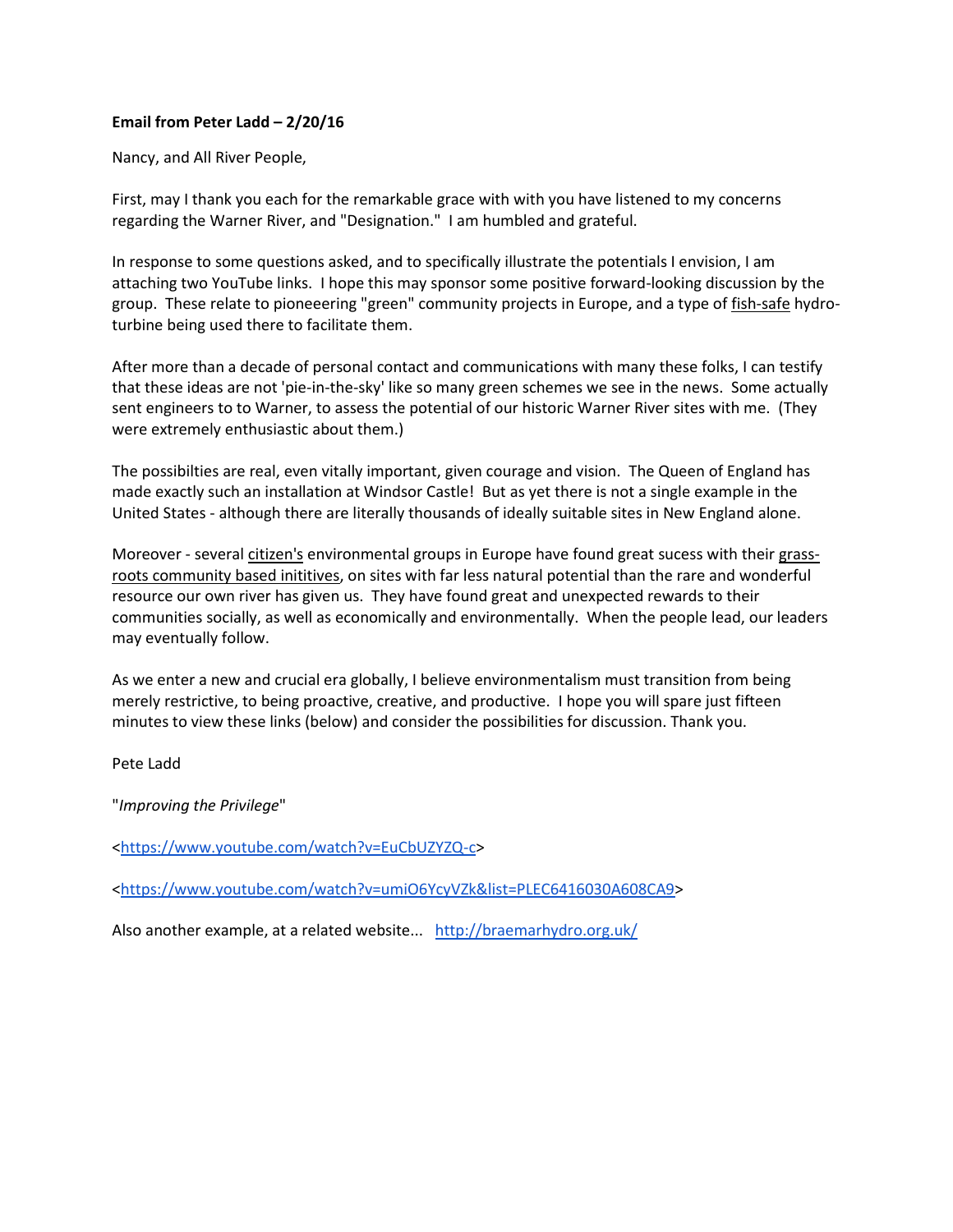# **Emails from Peter Ladd – Relative to pushing for legislative hearing during the 2016 session**

#### **2/19/2016**

I for one feel the next few weeks are overbooked already.

I also thought that was the meeting consensus - plus that that our workwould benefit from fewer deadline pressures, and a longer timeline.

The discussion and conclusions of our 2/16 meeting were extraordinary, and the plan for moving forward seemed clear and very positive. Frankly, Sam's minutes and comments are a discouraging surprise to me. I felt a good energy and great potential for our new initiative when I left the meeting. Less so now.

It almost could appear like an effort from outside and above to "walk back" our meeting's agreement (and apparently unanimous enthusiasm) for an authentic and locally generated alternative to "Designation" by legislation.

Whether that is so or not, why the rush?

Peter Ladd

#### **Response from Nancy Martin – WRNC Chair**

I hear you Peter. This does feels like resistance from "outside and above." My feeling is that the group should get together to develop our position before March 16th so we can present a strong argument to representatives from the State. I wonder if we are feeling the same concern that other groups have felt as they went through the designation process. Some dropped out. And...You're right; there is positive energy from the members of our group that could be the genesis of a different approach. However, I'd like to consider what we might be giving up before we decide how to proceed. Would we lose grant funding opportunities, for example, if the river is not part of the RMPP? Just thinking out loud.

# **2/26/2016**

With Respect, I again would ask, what is the big hurry, and why? Several community members have already plainly expressed the sense that - A) we are each extremely busy in the run-up to Town Meeting, and - B) the Rivers process has in any case already been moving too fast for us to do good work.

I'd also point out it seems the folks now suddenly pushing for an extra meeting are for the most part salaried or compensated in some way, but the rest of us are volunteers, and I for one already have FOUR other community meetings scheduled in this coming week. Whose benefit project is this ultimately supposed to be for?

If the matter is so important, why propose to meet knowing several members will be absent? Whose ox is being gored here?

Pete Ladd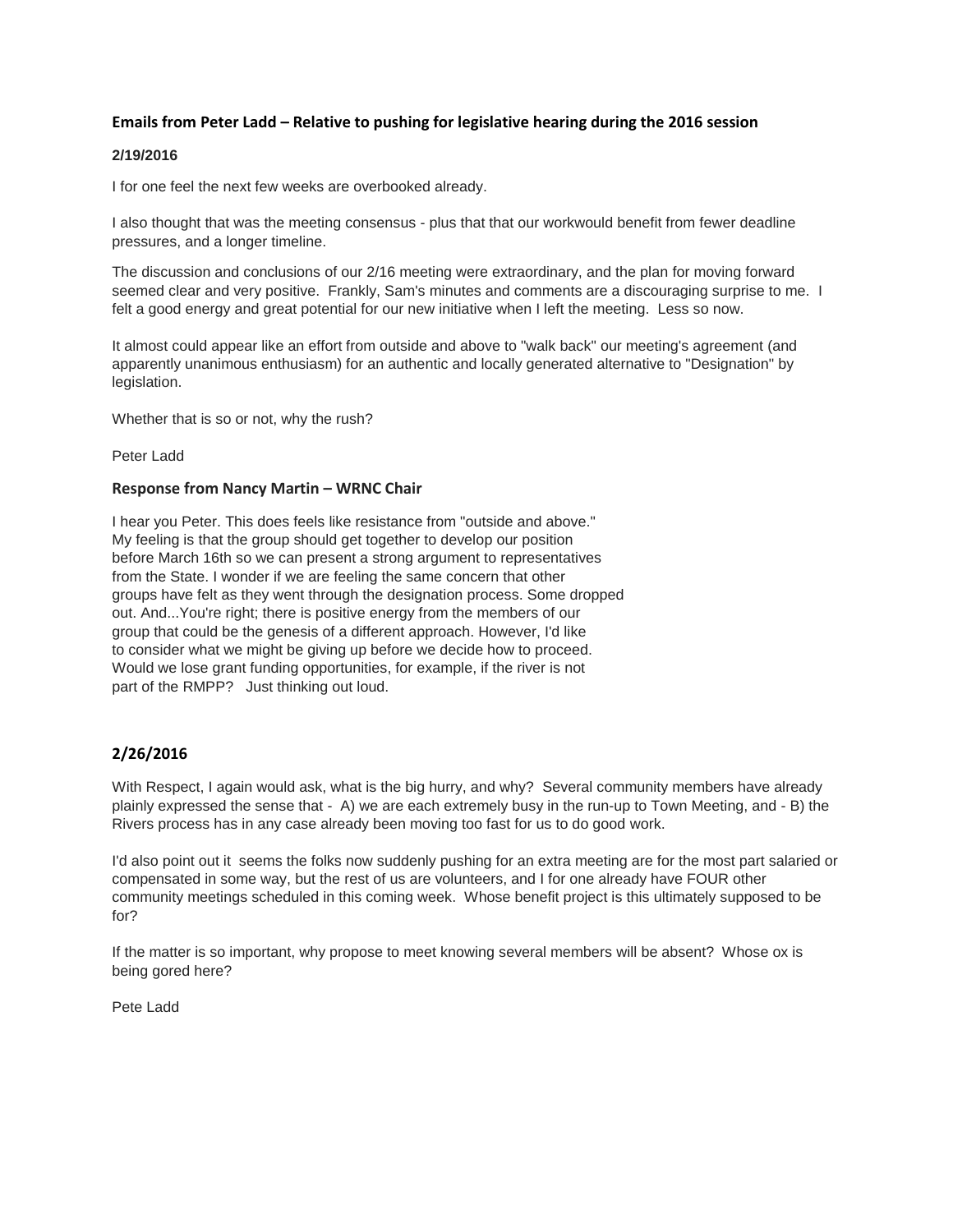## **Letter emailed from Alan Wager (Warner resident, riparian land owner, dam owner)**

Hi Sam, I'm not sure everyone on this email list saw/read my letter of complaint from March 1, 2016. Thank you, Alan Wagner

March 1, 2016

Town of Warner, NH Board of Selectmen Conservation Commission - Warner River Management Committee Meeting Minutes Sep 29, 2015

To the Board of Selectmen and the Conservation Commission:

I have only just recently learned about your Warner River Committee. There does not seem to be any information about it on the Town of Warner's web site. Why were the Tax paying Landowners along the Warner River not notified in writing about these group's activities? I have not seen it mentioned in the town newsletter either. It sounds like you want to take away our deeded water rights in secret.

Martha Mical mentions in the minutes (Sep 29, 2015), that the voters should have a say in whether they want to do this, apparently the conservation commission and the Selectmen did not want to notify the voters. I had no idea this has been going on for 2+ years. **The State of NH has already passed in July, 2008 the Comprehensive Shoreland Protection Act.** As you know this added many new restrictions to Landowners. Why do you feel the need to add additional restrictions to the Landowners? If you restrict my deeded water rights, you have devalued my property **and others**along the Warner River, who's going to pay for that?

I bought the Old Mill in Waterloo in May 1978 because of the deeded water rights to the property. The mill has had deeded water rights since it was built in the 1830's. (That's over 185 Years.) I have spent endless hours filing for permits with the State of NH and spent thousands of dollars rebuilding the dams, gates, penstock & generators. There is a second hydro sight on my property that I want to restore and it would produce clean electricity that could be sold back to the grid.

Also, I believe you need to notify ALL Landowners along the river about what you have been trying to do for the last 2+ years.

Thank you,

Alan Wagner 33 Newmarket Rd Warner, NH 03278

# **The WRNC's Response:**

Mr. Wagner's letter, presented at the March  $16<sup>th</sup>$ , 2016 monthly meeting brought to question the need to give notice of the WRNC meetings. After Mr. Wagner's letter, The WRNC began noticing its monthly meetings on the town of Warner's website. Sam Durfee of CNHRPC reached out to the NH Municipal Association for clarification as to the applicability of Right-to-Know Law to the WRNC. After speaking with two attorneys on different occasions, Mr. Durfee came away with opposing answers so the WRNC settled for full transparency, noticing all meetings and posting minutes and agendas on the Warner town website.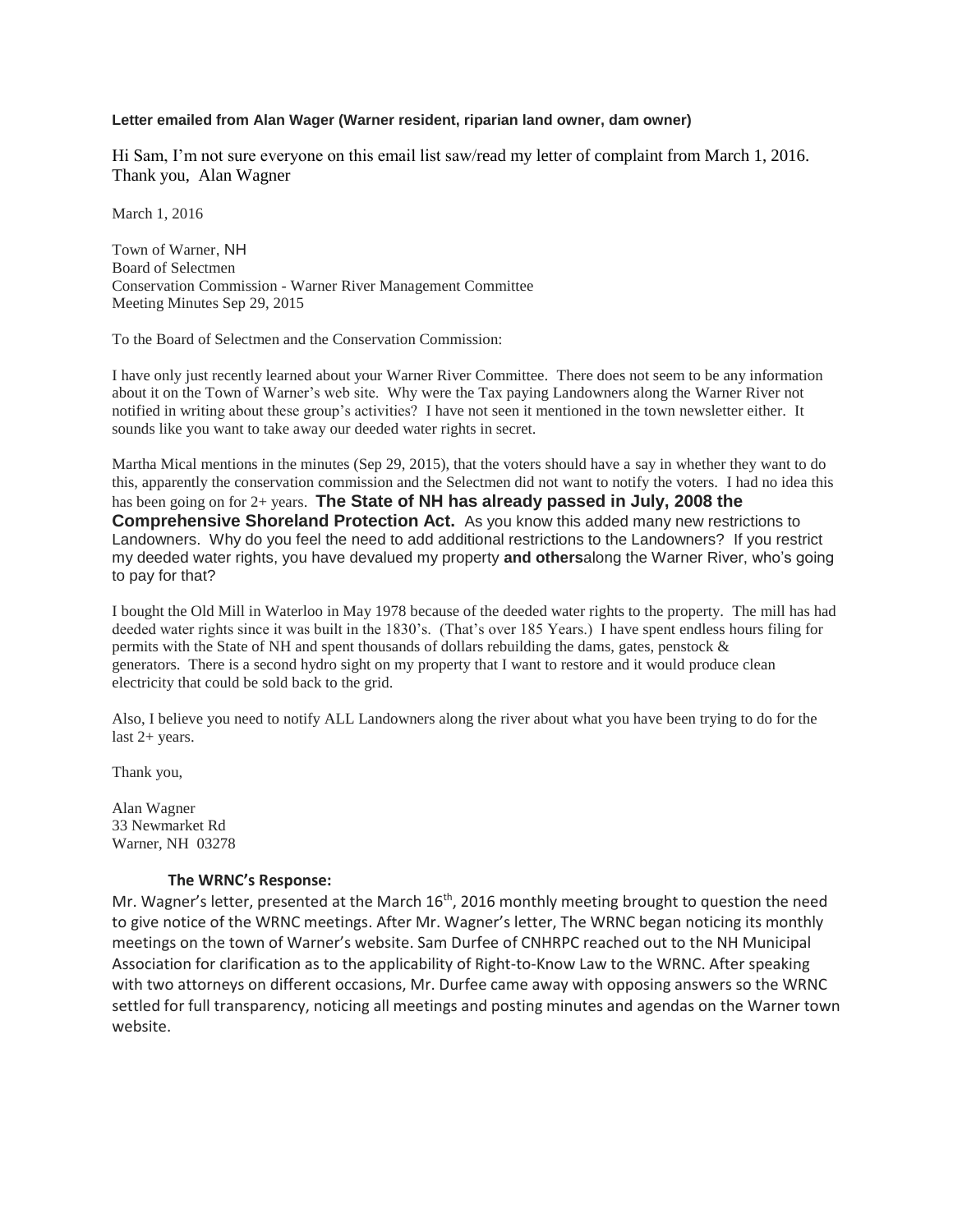#### **Email from Peter Ladd – 3/3/2016**

Thank you each for your responses.

My request regarding the Guidelines was not for the "link" but in fact a suggestion that each member might usefully have been provided a full print copy, at minimum, as a courtesy to help them in meeting their responsibilities.

I believe that would have made for clearer and earlier mutual understanding of the larger impacts and consequences of River Designation, and still could.

Respectfully,

Peter

# **Reply to Peter's request from WRNC Chair, Nancy Martin: 3/3/2016**

Hello Peter. I understand that you want a hard copy of A Guide to River Nominations. Central NH Regional Planning Commission has already overspent grant funds received for this project, so they do not have a printing budget. I will print a copy of the guide for you but you will have to come and pick it up at my house when you are ready. Please let me know if this arrangement will work for you.

#### **Email form Nancy Marin in response to the 4/20/2016 Public Information Session: 4/22/2016**

Good morning. Wednesday night's meeting was interesting. In my opinion it showed us that more work is needed in order to bring public opinion to the RMPP approach to the Warner River project. As promised, this e-mail will help determine a date to get together again, in the near future, to develop a strategy for "next steps."

On Thursday night I attended the Warner River Watershed Protection Program sponsored by Basil Woods Trout Unlimited and the Forest Society. I hoped I would gain some insight that might help us figure out how to move forward. What I learned is the TU has a grant they are using to pay a new intern who will reach out this summer to landowners in the watershed. Their goal will be to educate landowners about the value and importance of protecting the water quality to protect the fish (and us). TU has a number of projects planned for the summer months especially related to the streams feeding into the river. If we can work together to raise the awareness of the river and the watershed, we should be able to reduce negative feelings about our intentions to nominate the river into the RMPP. This would of course delay the application until next year, but I think the outreach opportunities to produce real collaboration among our towns, project volunteers and the public could reap long-term benefits.

Please click on and complete the Doodle below. I have selected dates after next week since that is school vacation and several people will be away. I will send out the date that's best for most as soon as you all reply. Thanks!

<http://doodle.com/poll/niv85akp5na6stkx>